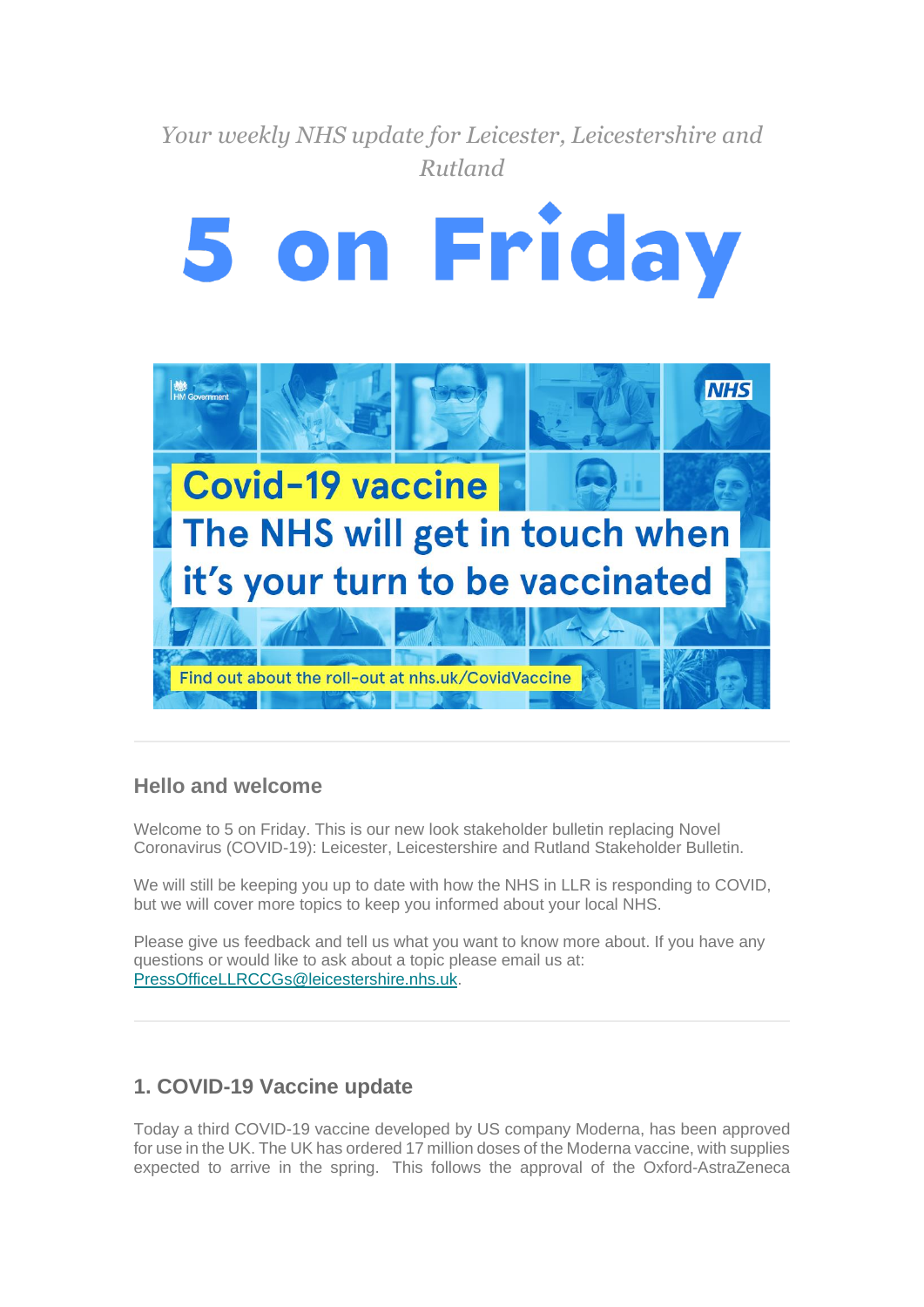vaccine last week, which was made available on Monday 4th January 2021.

The vaccine programme is now well under way locally and is being administered first to people in the top priority groups: People aged 80 and over, health and care staff, and care home workers and residents.

Vaccinations are currently being offered to Leicester, Leicestershire and Rutland residents from 15 locations, two hospital hubs vaccinating a mixture of patients and staff and 13 sites offering vaccinations to patients registered with 88 GP practices. It is hoped that in the next week all local GP practices will be covered by a vaccination service. Even more locations are also hoped to be opening over the next few weeks, to make it even easier for people to get to a vaccination.

For more information about the COVID-19 vaccination progress in Leicester, Leicestershire and Rutland visit: [https://www.leicestercityccg.nhs.uk/news/ccg-news/covid-vaccination](https://nhs.us10.list-manage.com/track/click?u=23297bdcae3ba9bf4ad336a94&id=6adf1c2ec9&e=3d6d3a123b)[progress-in-leicester-leicestershire-and-rutland/](https://nhs.us10.list-manage.com/track/click?u=23297bdcae3ba9bf4ad336a94&id=6adf1c2ec9&e=3d6d3a123b)

#### **Changes in offering the second dose**

At the end of December 2020, new national medical advice was issued changing when the second dose of the vaccine could be given. The advice states that the vaccine remains effective if the second dose is given up to 12 weeks after the first dose, and should be given towards the end of this 12 week period.

So that more people benefit from the first dose as soon as possible and have some protection, some patients will have their appointment for the second dose rearranged for a later date. Two doses of the vaccine are still needed to get the best protection from the virus and it is important that patients do attend their second appointment at the same location as the first.

Patients will be contacted by their GP practice if their second appointment does need to be rearranged.

#### **North Blaby primary care network to offer the COVID-12 vaccine**

More patients across Leicester, Leicestershire and Rutland (LLR) are beginning to receive their COVID-19 vaccinations as additional supplies become available across the city and counties.

This week eligible patients that are registered at GP practices in the North Blaby primary care network (PCN) area which comprises of Thorpe Astley Surgery, Enderby Medical Centre, Forest House Medical Centre, Kingsway Surgery, the Glenfield Surgery and the Limes Medical Centre will begin receiving their vaccine which will be administered from the Thorpe Astley Surgery on behalf of all the practices in the PCN area.

#### **Leicester's Hospitals opens second COVID-19 vaccine 'hospital hub' at Glenfield Hospital**

The first doses of the Oxford AstraZeneca were administered to patients and staff from a new 'hospital hub' at Glenfield Hospital from yesterday. It is the second vaccine hub to be opened at the Trust following the opening of the Leicester General Hospital vaccine site on December 12.

Leicester's Hospitals acting chief executive Rebecca Brown said: "We've got through a large amount of high risk staff and patients over 80 at our Leicester General Hospital site and now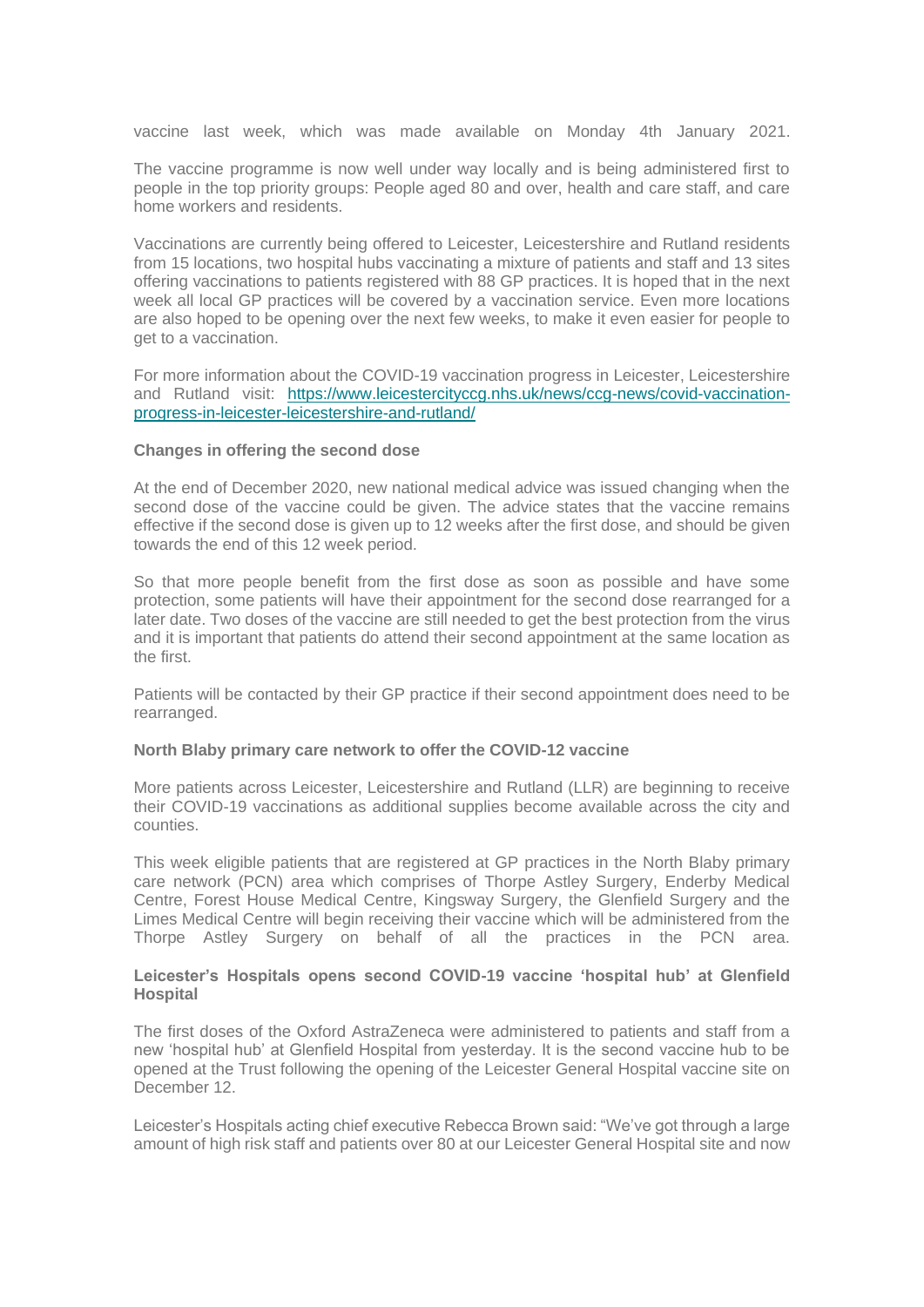with our Glenfield Hub we will be focused on vaccinating as many frontline health and social care staff as possible."

The news follows a renewed national emphasis on ensuring vital local NHS and social care staff are offered the vaccine as soon as possible, in line with the JCVI guidance on priority groups.

The Trust hopes to have a further site open at Leicester Royal Infirmary this month.

#### **COVID-19 vaccine scam text**

Criminals are taking advantage of the COVID-19 vaccine rollout through a convincing scam text to steal people's personal and financial details.

The text contains a link that leads to a convincing fake NHS website with an application form which asks for your bank/card details in order to check your identity. The NHS may contact you by text message but we will never ask you to give personal details in response.

Please warn friends and family of this scam text.



### **2. National Lockdown: Stay at Home**

Coronavirus cases are rising rapidly across the country, leading to the Government announcing a new national lockdown this week. This means you must not leave, or be outside of your home except where necessary. This includes shopping for essentials and going to work, if you cannot do so from home. [Click here](https://nhs.us10.list-manage.com/track/click?u=23297bdcae3ba9bf4ad336a94&id=b942f2d289&e=3d6d3a123b) to view what you can and cannot do during the national lockdown.

If you do leave home for a permitted reason, you should always stay local - unless it is necessary to go further, for example to go to work. Stay local means stay in the village, town, or part of the city where you live.

If you are [clinically extremely vulnerable](https://nhs.us10.list-manage.com/track/click?u=23297bdcae3ba9bf4ad336a94&id=3ab7440378&e=3d6d3a123b) you should only go out for medical appointments, exercise or if it is essential. You should not attend work.

The NHS in Leicester, Leicestershire and Rutland is experiencing significant pressures in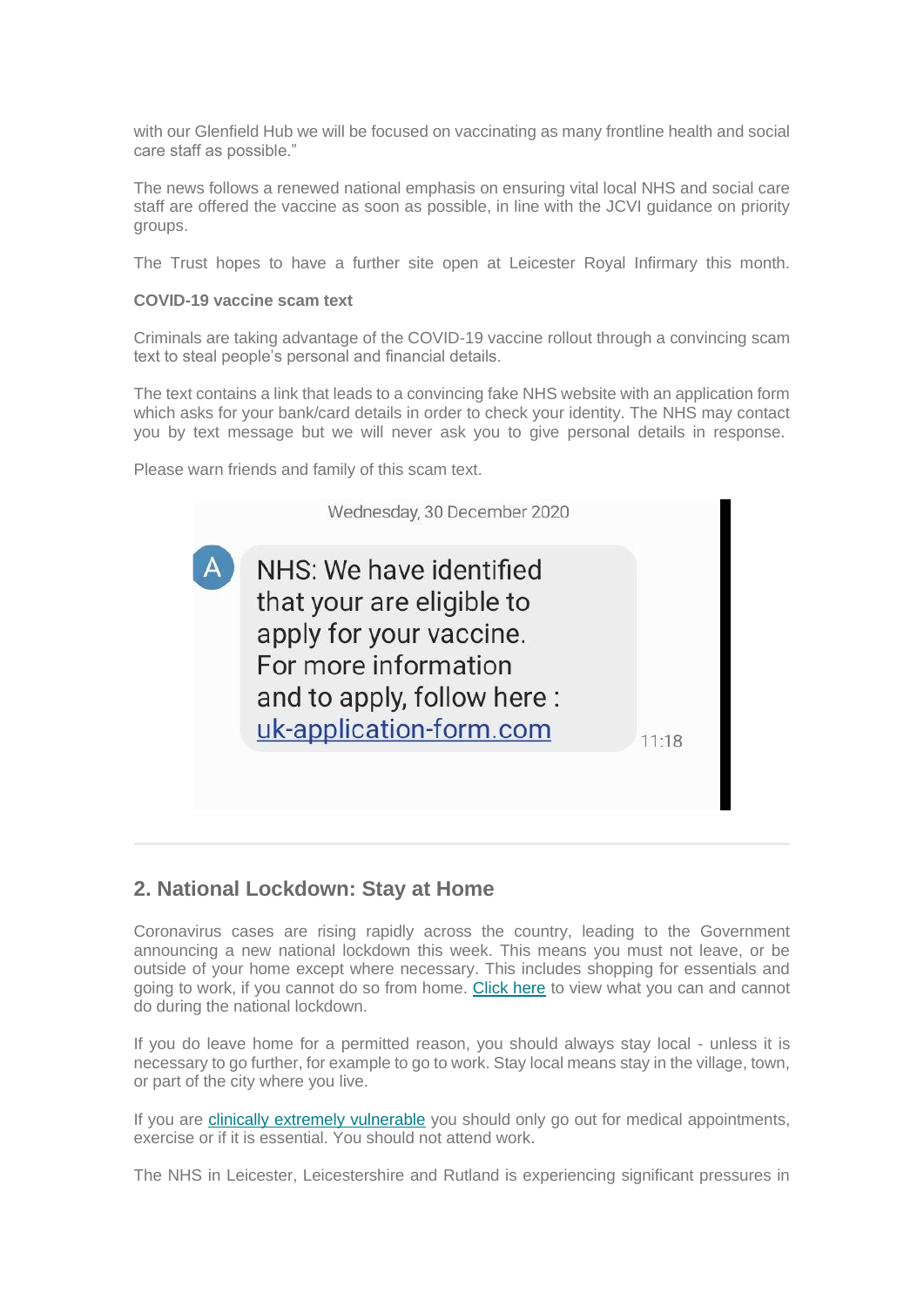response to the combined challenges of rising numbers of COVID-19 positive cases and annual winter pressures. To help maintain social distancing and to ensure care is provided in the most appropriate setting you must contact NHS 111 for all urgent medical needs. Contacting NHS 111 first either [online](https://nhs.us10.list-manage.com/track/click?u=23297bdcae3ba9bf4ad336a94&id=cff7be4fbc&e=3d6d3a123b) or by calling 111 will help you to get the right treatment you are also a set of the set of the set of the set of the set of the set of the set of the set of the set of the set of the set of the set of the set of the set of the set of the set of the set of the set of the set of th

NHS 111 can, if necessary, book you a time slot in ED. If your need isn't an emergency and you go straight to the ED without contacting NHS 111 you could be asked to attend another service or asked to contact NHS 111. NHS 111 can also direct you to Urgent Treatment Centres, GP surgeries, pharmacies, emergency dental services and walk- in clinics.



### **3. COVID-19 motivates most adults to get healthier**

New data reveals that eight in 10 adults have made the active decision to make changes to their lifestyle in 2021, with seven in 10 saying that they are motivated to make lifestyle changes due to COVID-19.

This week the Better Health campaign launched encouraging the nation to work towards a healthier lifestyle, whether it's losing weight or getting active, looking after their mental wellbeing or quitting smoking, with the support of a variety of tools and apps, including the updated NHS Weight Loss Plan app.

Visit [www.nhs.uk/betterhealth](https://nhs.us10.list-manage.com/track/click?u=23297bdcae3ba9bf4ad336a94&id=e9d77143f0&e=3d6d3a123b) for free tools and support with programmes to start leading a healthier lifestyle today.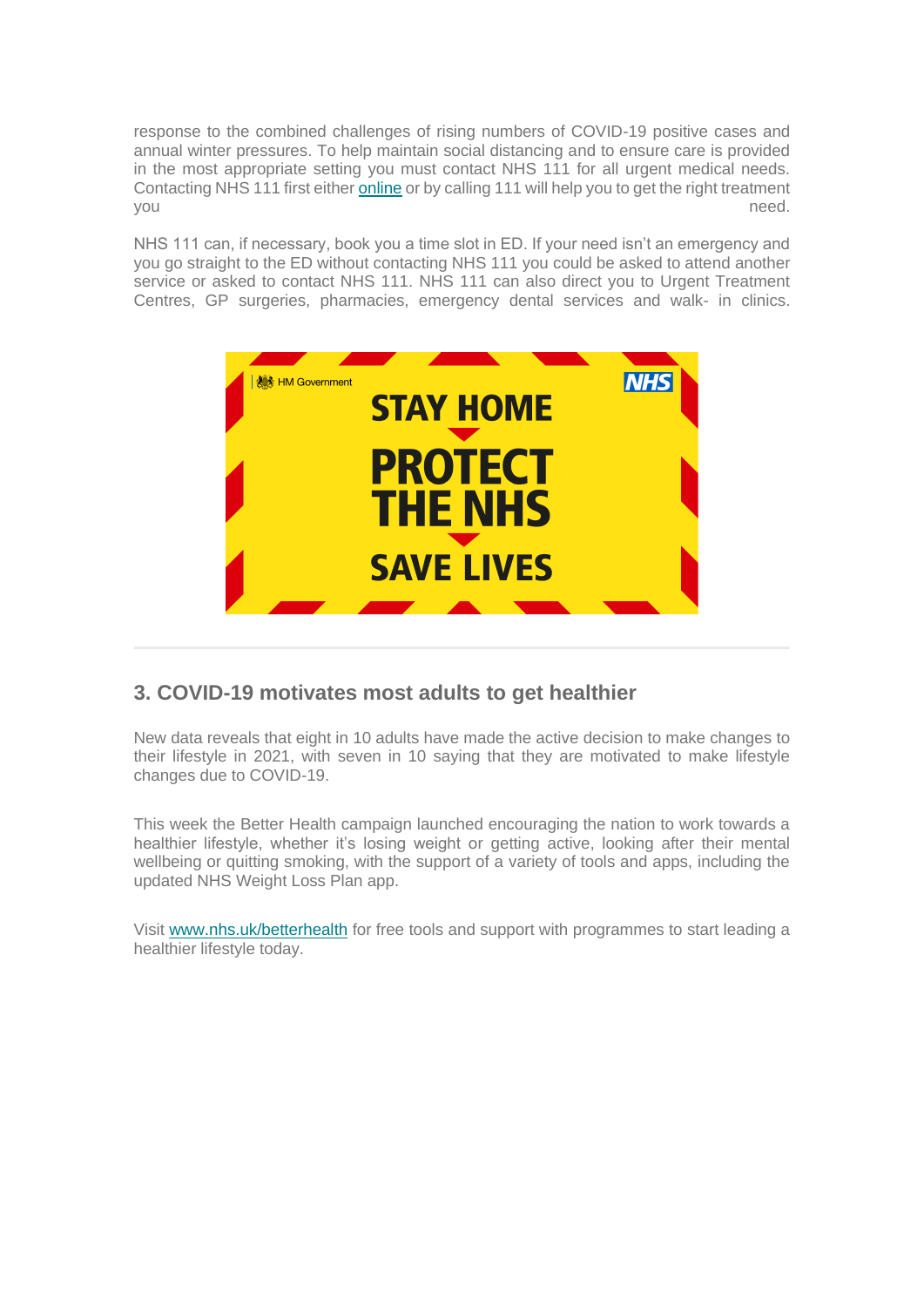

# **4. Accessing your GP practice**

Your GP practice is open to treat you but the way you can access GP services remains slightly different than what was in place before the Coronavirus pandemic.

The changes introduced last year are still in place to protect you, other patients and NHS staff, whilst ensuring you still receive the best possible care safely and quickly.

To access GP services, you need to contact your practice to book an appointment. Practice staff will consider how best to help you, this could mean you receive advice via an online message, over the phone, a video consultation, or if necessary, in person. If you are given an appointment to attend your practice, please follow social distancing measures and make sure you are wearing a face covering or mask.



## **5. Pulse Oximetry @Home**

Leicester, Leicestershire and Rutland (LLR) is an early adopter of a new national initiative to support remote monitoring of patients' oxygen levels. Those with COVID-19 who don't need immediate hospital attention but are at high risk of developing serious symptoms are to be given pulse oximeters to use at home to reduce the risk of serious deterioration. Their GP practice will provide supporting information and maintain regular contact with the patient to